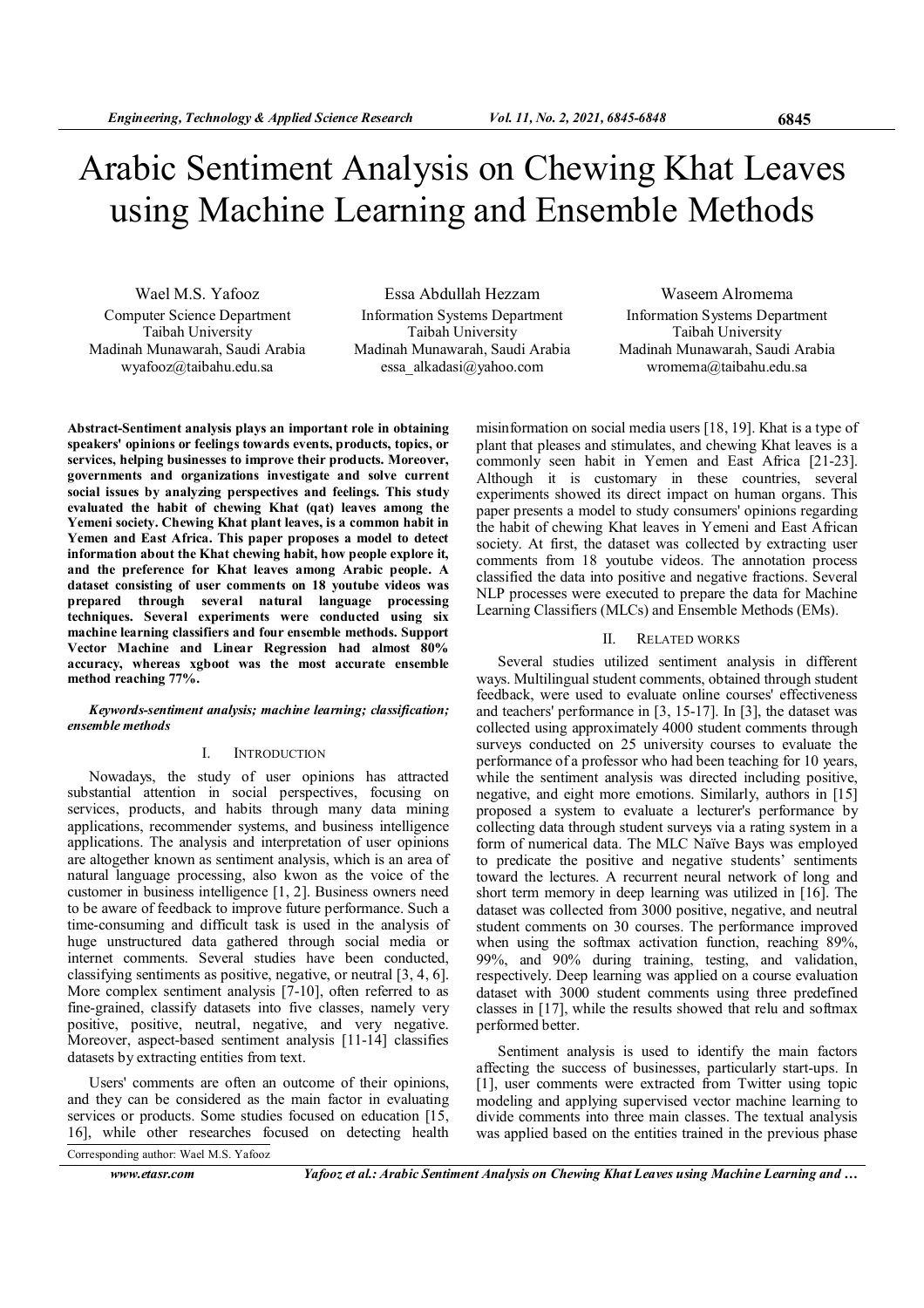using Nvivo software. In [4], an analysis of a massive amount of user comments (approximately 1.6 million) from the Yelp Challenge Dataset was conducted. The dataset was divided to 20% for testing and 80% for training, using four machine learning classifiers. The best accuracy rate reached 92.6% and 92.3% under Stochastic Gradient Descent and Linear Support Vector Classification respectively. Similarly, the same dataset was utilized in [2] to analyze restaurant reviews through a hybrid classifier ensemble method using Naïve Bayes, Support Vector Machines, and Genetic Algorithms.

Some health sector studies have also been conducted [18, 19]. Authors in [18] focused on tweets on breast cancer, collecting user comments from approximately 845 cancer patient accounts with 48,000 posts. The logistic regression classifier and a Convolutional Neural Network was utilized in the process, and the model's performance accuracy was 97.6%. Besides, it was found that positive experiences had more shares, providing more awareness to the general public. Descriptive statistics of text mining and topic modeling were utilized in [19]. Unstructured data from 3 million news articles on Reuters assisted in identifying the 10 major health issues published in news articles from 2007 to 2017. On the contrary, the analysis of user reviews on mobile health applications was prioritized in [8], collecting data from 104 mobile health applications with approximately 88,125 user reviews. The data were categorized based on each comment's functionality (such as usability, content, customer support, and ethics), the polarity concept was divided into three classes, and five machine classifiers were applied. The best accuracy was recorded at 89.42% through Stochastic Gradient Descent.

## III. METHODS

This section describes the main model phases, as shown in Figure 1. There are four phases: data acquisition, preprocessing, machine learning classifiers, and model evaluation.



Fig. 1. Model architecture.

## A. Phase 1: Data Acquisition

The dataset was collected using Python 3.8 programming language and YouTube API (googleapiclient package), for information extracting from 18 videos related to chewing Khat. The criteria for selecting videos were: published date between 2015-2020, more than 50K views, more than 10K likes, and focus on Arabic speakers. Moreover, some keywords were used to locate the videos, such as Khat, Khat is dangerous, and disadvantages of Khat. The main attributes for the extracted video information were: commenter id, commenter name, comment, video id, number of views, number of likes, and date. Table I shows the dataset description and the minimum and maximum length of user comments.

| TABLE I. | <b>DATASET DESCRIPTION</b> |
|----------|----------------------------|
|----------|----------------------------|

| <b>Items</b>    | <b>Description</b> | Max length | Min length | Average |
|-----------------|--------------------|------------|------------|---------|
| <b>Negative</b> | 1436               |            |            |         |
| <b>Positive</b> | 1296               | 427        |            |         |
| Total           | 732                |            |            |         |

The initial step of data preprocessing was carried out, removing English or duplicate comments. The next step, data annotation, was a manual process conducted with the assistance of three annotators that were Ph.D. holders, Arabic native speakers, and computer science specialists. Data annotation classified the comments into negative and positive. Some unrelated, unclear, or ambiguous comments were removed. If two annotators classified comments as either positive or negative then comments were considered respectively, otherwise, the comments were removed.

#### B. Phase 2: Pre-processing

The natural language pre-processing steps were: data cleaning, tokenization, normalization of Arabic words, lemmatization, deletion of special characters, and removal of repeating characters. Then, the annotation was performed by three annotators into positive and negative. These preprocessing steps increased accuracy by removing "TSHKEEL", "TATWEEL", and "HAMZAH" using Python 3.6 and a package called "tashaphyne".

## C. Phase 3: Machine Learning Classifiers

Two types of MLCs were used: classic MLCs and Ensemble Methods (EMs). The MLCs were Linear Regression (LR), Naïve Bayes (NB), Support Vector Machine (SVM), Knearest Neighbor (KNN), Stochastic Gradient Descent (SGD), and Decision Tree (DT). The EMs were Random Forest (RF), Adaboost (ADA), Gradient Booting (BG), and xgboost (XG).

#### D. Phase 4: Model Evaluation

The model's performance was verified using Precision (1), Recall (2), F-Score (3), Accuracy (4), and 5-fold crossvalidation on the dataset.

$$
Precision = \frac{Retriived and Relevant Documents}{All Retrieved and Relevant Documents} \quad (1)
$$
\n
$$
Recall = \frac{Retriieved and Relevant Documents}{All Relevant Documents} \quad (2)
$$
\n
$$
F - Score = 2 \times \frac{Precision X Recall}{Precision + Recall} \quad (3)
$$
\n
$$
Accuracy = \frac{Number of correct predictions}{Total number of predicates} \quad (4)
$$

### IV. RESULTS AND DISCUSSION

This section presents the experiments and the results. Two experiments were conducted on the dataset: classic MLCs and EMs. In both experiments, the dataset was divided into 70% for training and 30% for testing, while 5-fold cross-validation was applied.

#### A. Classic Machine Learning Classifiers

As mentioned above, six classic MLCs were used. The ngram with Unigram, Bigram, and Trigram was used with all six classifiers to examine their performance. Table II shows the results using Unigram in the six classifiers. It can be observed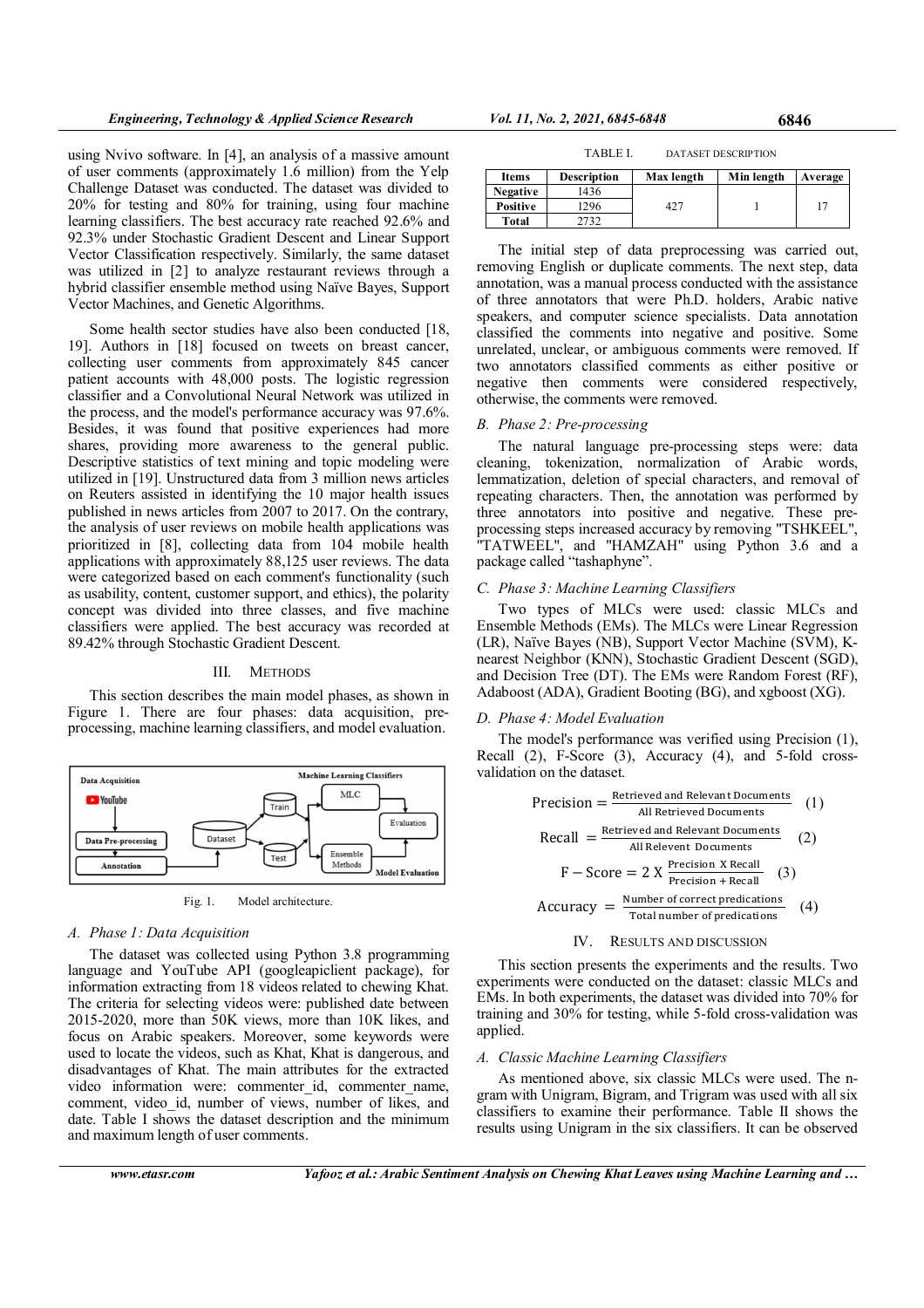that the SVM classifier had the highest performance accuracy (80.12%), while the lowest accuracy was noted on KNN  $(65\%)$ .

TABLE II. CLASSIFIERS' PERFORMANCE USING UNIGRAM

| <b>MLCs</b> | <b>Class</b> | Precision | Recall | <b>F-score</b> | Accuracy |  |
|-------------|--------------|-----------|--------|----------------|----------|--|
| LR          | Negative     | 84%       | 78%    | 81%            | 79.39%   |  |
|             | Positive     | 75%       | 81%    | 78%            |          |  |
| <b>NB</b>   | Negative     | 63%       | 78%    | 70%            | 71.95%   |  |
|             | Positive     | 81%       | 68%    | 74%            |          |  |
| <b>SVM</b>  | Negative     | 84%       | 79%    | 81%            | 80.12%   |  |
|             | Positive     | 76%       | 82%    | 79%            |          |  |
| <b>KNN</b>  | Negative     | 94%       | 60%    | 73%            |          |  |
|             | Positive     | 34%       | 84%    | 49%            | 65.00%   |  |
| <b>SGD</b>  | Negative     | 81%       | 77%    | 79%            | 77.80%   |  |
|             | Positive     | 74%       | 79%    | 76%            |          |  |
| DT          | Negative     | 74%       | 71%    | 73%            | 71.34%   |  |
|             | Positive     | 68%       | 72%    | 70%            |          |  |

Table III shows the MLCs performance using bigram. SVM had the highest accuracy (79.76%), whereas the lowest performance was noted on KNN (65.24%).

TABLE III. CLASSIFIERS' PERFORMANCE USING BIGRAM

| <b>MLCs</b> | <b>Class</b> | Precision | Recall | <b>F-score</b> | Accuracy |
|-------------|--------------|-----------|--------|----------------|----------|
| LR          | Negative     | 83%       | 78%    | 80%            | 78.90%   |
|             | Positive     | 75%       | 80%    | 77%            |          |
| <b>NB</b>   | Negative     | 63%       | 78%    | 70%            | 72.07%   |
|             | Positive     | 82%       | 68%    | 74%            |          |
| <b>SVM</b>  | Negative     | 83%       | 79%    | 81%            | 79.76%   |
|             | Positive     | 76%       | 81%    | 78%            |          |
| <b>KNN</b>  | Negative     | 91%       | 61%    | 73%            | 65.24%   |
|             | Positive     | 37%       | 81%    | 51%            |          |
| <b>SGD</b>  | Negative     | 79%       | 78%    | 79%            | 77.80%   |
|             | Positive     | 76%       | 78%    | 77%            |          |
| DT          | Negative     | 77%       | 69%    | 73%            | 70.49%   |
|             | Positive     | 64%       | 72%    | 68%            |          |

Table IV shows the MLCs performance using trigram. The highest accuracy was 79.51% using SVM, whereas the lowest was noted again for KNN (65.12%). Figure 2 depicts the overall MLCs results for Unigram, Bigram, and Trigram. Although SVM had the highest accuracy, it was followed closely by both LR and SGD at almost 80%. NB's and DT's accuracies were near 70%, whereas KNN was less accurate.

TABLE IV. CLASSIFIERS PERFORMANCE USING TRIGRAM

| <b>MLCs</b> | <b>Class</b> | Precision | Recall | <b>F-score</b> | Accuracy |
|-------------|--------------|-----------|--------|----------------|----------|
| LR          | Negative     | 83%       | 78%    | 80%            | 78.90%   |
|             | Positive     | 75%       | 80%    | 77%            |          |
| <b>NB</b>   | Negative     | 63%       | 78%    | 69%            | 71.59%   |
|             | Positive     | 81%       | 67%    | 73%            |          |
| <b>SVM</b>  | Negative     | 83%       | 78%    | 81%            | 79.51%   |
|             | Positive     | 76%       | 81%    | 78%            |          |
| <b>KNN</b>  | Negative     | 91%       | 61%    | 73%            | 65.12%   |
|             | Positive     | 37%       | 80%    | 51%            |          |
| SGD         | Negative     | 76%       | 78%    | 77%            | 76.71%   |
|             | Positive     | 77%       | 75%    | 76%            |          |
| DT          | Negative     | 78%       | 67%    | 72%            | 69.15%   |
|             | Positive     | 59%       | 72%    | 65%            |          |



Fig. 2. Accuracy comparison for 6 MLCs on three n-grams.

# B. Ensemble Methods

The four mentioned above common methods were used. Table IV shows the accuracy of these EMs. The highest accuracy was recorded for XG, while the lowest was noted for GB. Figure 3 demonstrates the accuracy of the DT classifier using Unigram, Bigram, and Trigram compared to RF. As it can be noted, RF outperformed DT.

TABLE V. ENSEMBLE CLASSIFIERS' PERFORMANCE

| <b>EMs</b> | <b>Class</b> | Precision | Recall | <b>F-score</b> | Accuracy |
|------------|--------------|-----------|--------|----------------|----------|
| RF         | Negative     | 83%       | 73%    | 78%            | 75%      |
|            | Positive     | 68%       | 79%    | 73%            |          |
|            | Negative     | 80%       | 75%    | 77%            | 75%      |
| <b>ADA</b> | Positive     | 71%       | 77%    | 74%            |          |
| <b>GB</b>  | Negative     | 81%       | 73%    | 77%            | 74%      |
|            | Positive     | 68%       | 77%    | 72%            |          |
| XG         | Negative     | 82%       | 76%    | 79%            | 77%      |
|            | Positive     | 72%       | 79%    | 75%            |          |



Fig. 3. Accuracy comparison between Decision Tree and Random Forest.

# V. CONCLUSION

This paper presented a study on users' opinions on chewing Khat in Yemen and East Africa, using a dataset collected from YouTube comments. Several natural language processing steps were carried on the dataset to get the best performance using classifiers. Classic MLCs and Ems were applied. The best performance in terms of accuracy was recorded when using SVM, followed by Linear Regression. The best accuracy using EMs was recorded for XG.

## **REFERENCES**

[1] J. R. Saura, P. Palos-Sanchez, and A. Grilo, "Detecting Indicators for Startup Business Success: Sentiment Analysis Using Text Data Mining,"

www.etasr.com Yafooz et al.: Arabic Sentiment Analysis on Chewing Khat Leaves using Machine Learning and …